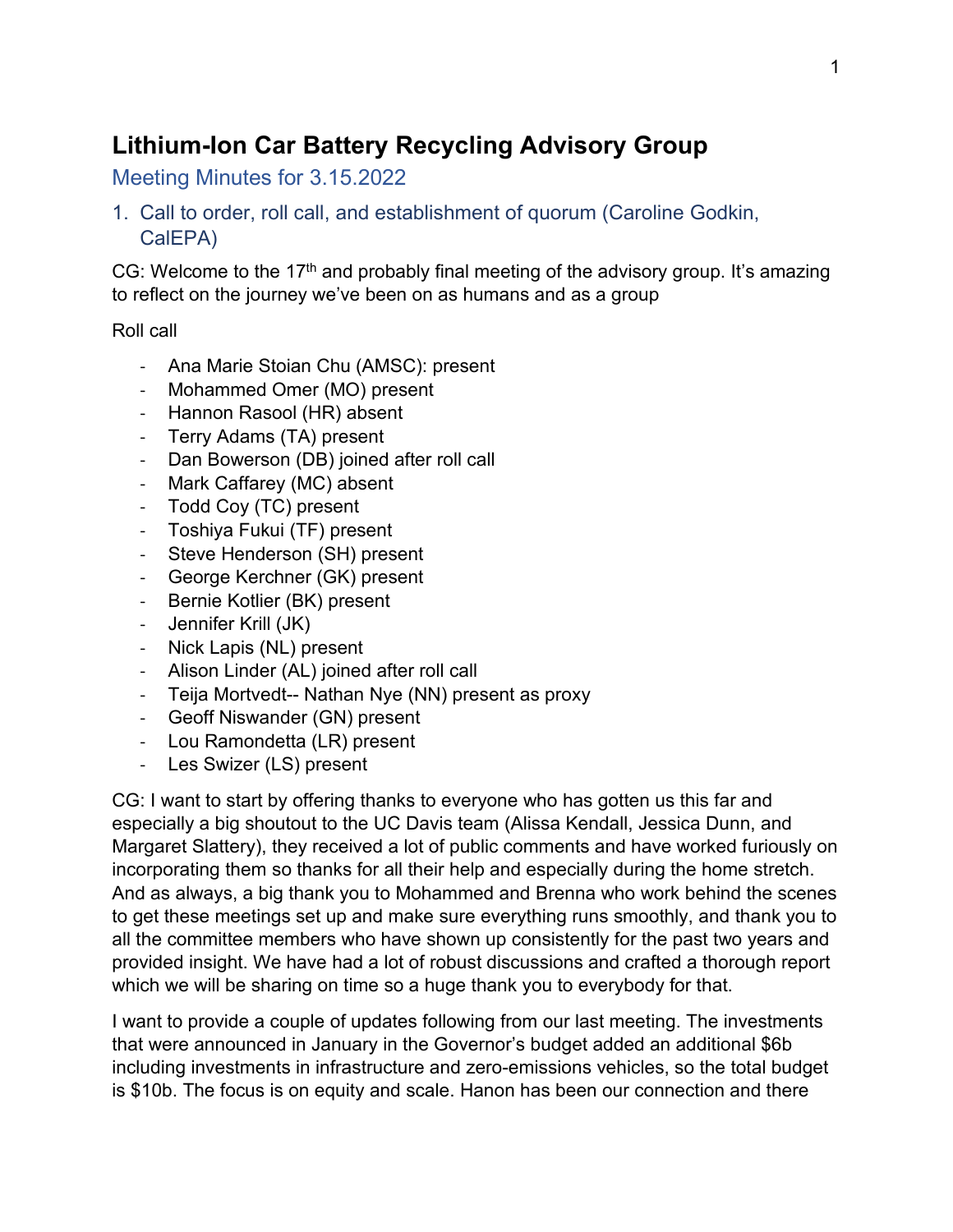has been a lot of collaboration between different agencies. There is also continued work on lithium valley, which presents an opportunity for California to become a world leader in lithium production, expand EV production, and increase geothermal resources. It also would support employment and restoration of the Salton Sea. Their report will be issued in October 2022. Hanon is visiting the Salton Sea today and certainly if anybody has any follow-up questions, I can direct you to the folks who are working on those initiatives.

## 2. Review and Potential Approval of Draft Minutes from December 7, 2021, Meeting (Mohammed Omer, DTSC))

MO: Thanks Caroline. I echo your thanks to the UC Davis team and everyone on the Advisory Group who have shown up and done a great deal of work over the past two and a half years. I am Mohammed Omer, I am the Unit Chief of the Permitting Division at DTSC. This meeting is being video recorded and will be made available with CC on our advisory group webpage, as will the draft meeting minutes. The live webinar is available at video.calepa.ca.gov. During this meeting there will be opportunities for public comment and a final opportunity to ask questions or comments on items that are not on the agenda before we adjourn. I'd like to move to approve the minutes from our last meeting on December 7 2022.

\*no objections\*

The minute are approved by the Advisory Group (AG).

AG Updates (none)

3. Redwood Materials California Pilot: Alexis Georgeson (Redwood Materials) Alexis Georgeson: Thank you and good morning, thanks for including me today. First, I'll give a brief overview of Redwood Materials.

- Founded by JB Straubel, who left Tesla in 2015 to focus on a circular supply chain.
- Redwood is developing a closed-loop domestic supply chain. They are collecting batteries from consumer electronics, EVs, and stationary storage, recovering and refining materials, and refining them into cathode active materials and copper foil that can be directly reused in the battery supply chain.
- Feb 2022: Launched EV Battery Recycling pilot program in California to establish safe and efficient recovery pathways. Supported by Ford and Volvo. Accepting all LIBs and NiMH in the State of California from any automaker. "Learn by doing" approach to understand the end-of-life pathways. The most significant cost of pack recycling is related to logistics so they are looking to optimize logistics, and they are hopeful that as scale increases the cost will decrease and the process will become more affordable. They are working with dismantlers and dealers to identify packs then safely packaging and shipping them to their facility in NV. They are less than a month in and their goal is to learn and share findings with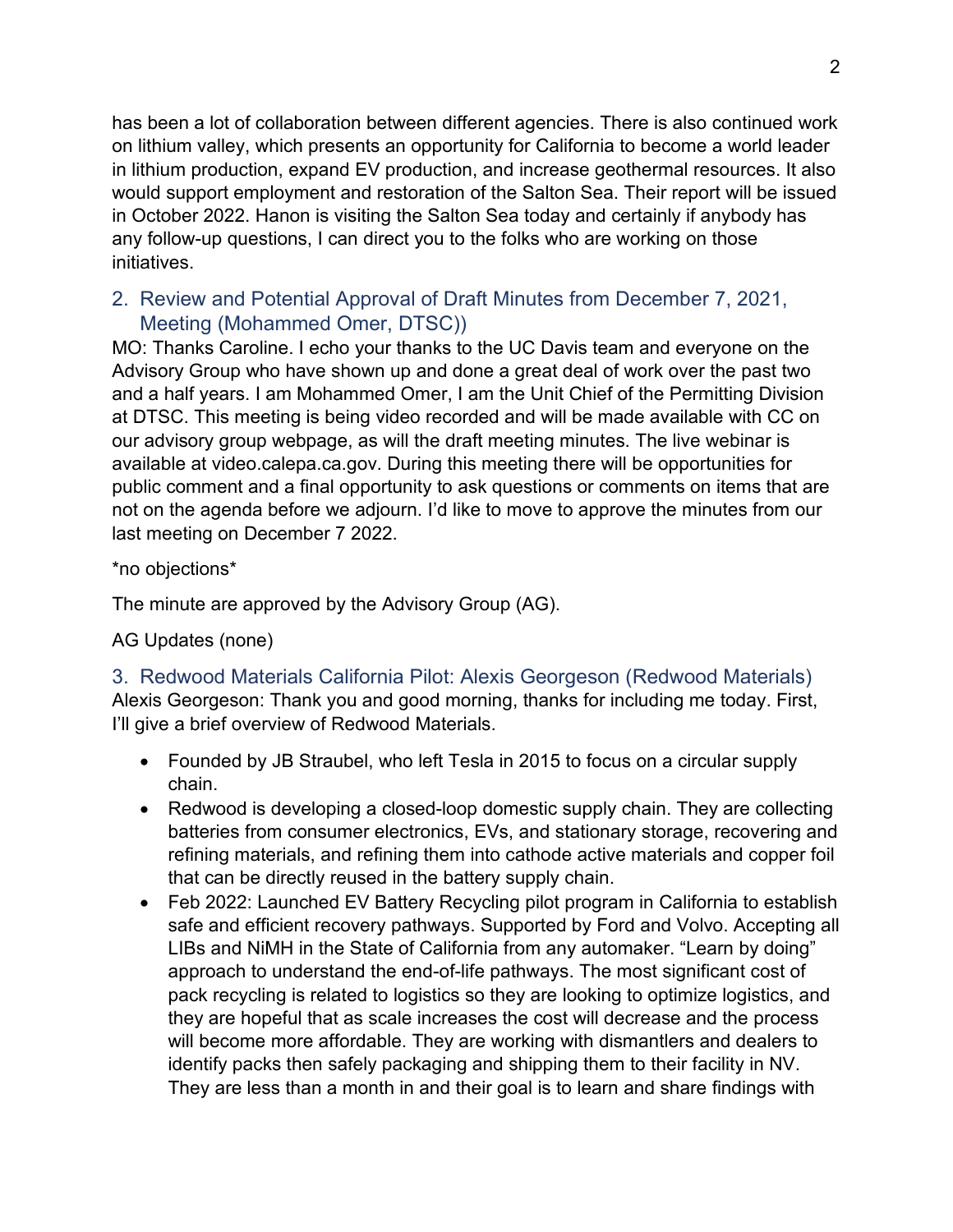the industry. Still in an early education phase but they are already surprised by how many batteries are in the field and in unique places.

GK: Thanks and thank you for that summary of the program. I saw the video that was released with JB and the governor, and noticed JB mentioned that they are going to do this for free. Can you expand on that and is the program in California intended to bring batteries into the facility, dismantle them, and ship them off to facility in Nevada? Can you explain what's involved with processing the batteries?

Alexis Georgeson: Certainly, and I'd like to call out Steve Henderson and Jackson Switzer, feel free to chime in. Redwood is going to be the administrator; we aim to generate information about the flow about of batteries. Ford and Volvo are contributing to the cost of logistics associated with their respective vehicles. We are accepting the batteries for free, meaning we pay the cost for collection and logistics. We believe there is value to recycling so initially Redwood and partners will bear the cost but over time we believe the batteries will become an asset. Step 1 we are taking them for free and down the road we may assess and may consider changing the model. We are also working with trade associations; ARA has been really helpful. We are disassembling batteries at our facility in Nevada and then remanufacturing them into copper foil.

GK: A point of clarification—what are you doing at the facility in California?

Alexis Georgeson: All batteries are shipped to Nevada; we are considering a footprint in California to better consolidate and dismantle batteries and I would expect that we will soon have a physical presence there

SH: I wanted to first thank Alexis and the Redwood team on behalf of Ford, they have been great partners and we are doing a lot of other things in partnership with Ford. I also want to shoutout the Advisory Group, the information you have provided inspired Alexis and I to come up with this idea.

LC (in chat): Is Redwood's recycling process a combination of pyrometallurgy and hydrometallurgy? Is it possible for the public to learn more about Redwood's recycling process?

Alexis Georgeson: Redwood is pursuing several processes developed in house and we are agnostic about our feedstock. So we are pursuing a variety of technologies but all of our material is processed in a hydrometallurgical process. Some batteries begin recycling in a calcination process which is a low-temp Redwood-developed IP, it makes use of the residual energy left in batteries to power the process. We are working with Stanford on a life cycle analysis of our process.

JS: We are focused more on material-specific processes, things like production scrap vs. electric toothbrush vs. an EV battery; these shouldn't go in the bucket. We are focused mainly on the environmental footprint, as well as the economics and scalability. We are trying to solve the broader economic challenge. We see it beyond adapting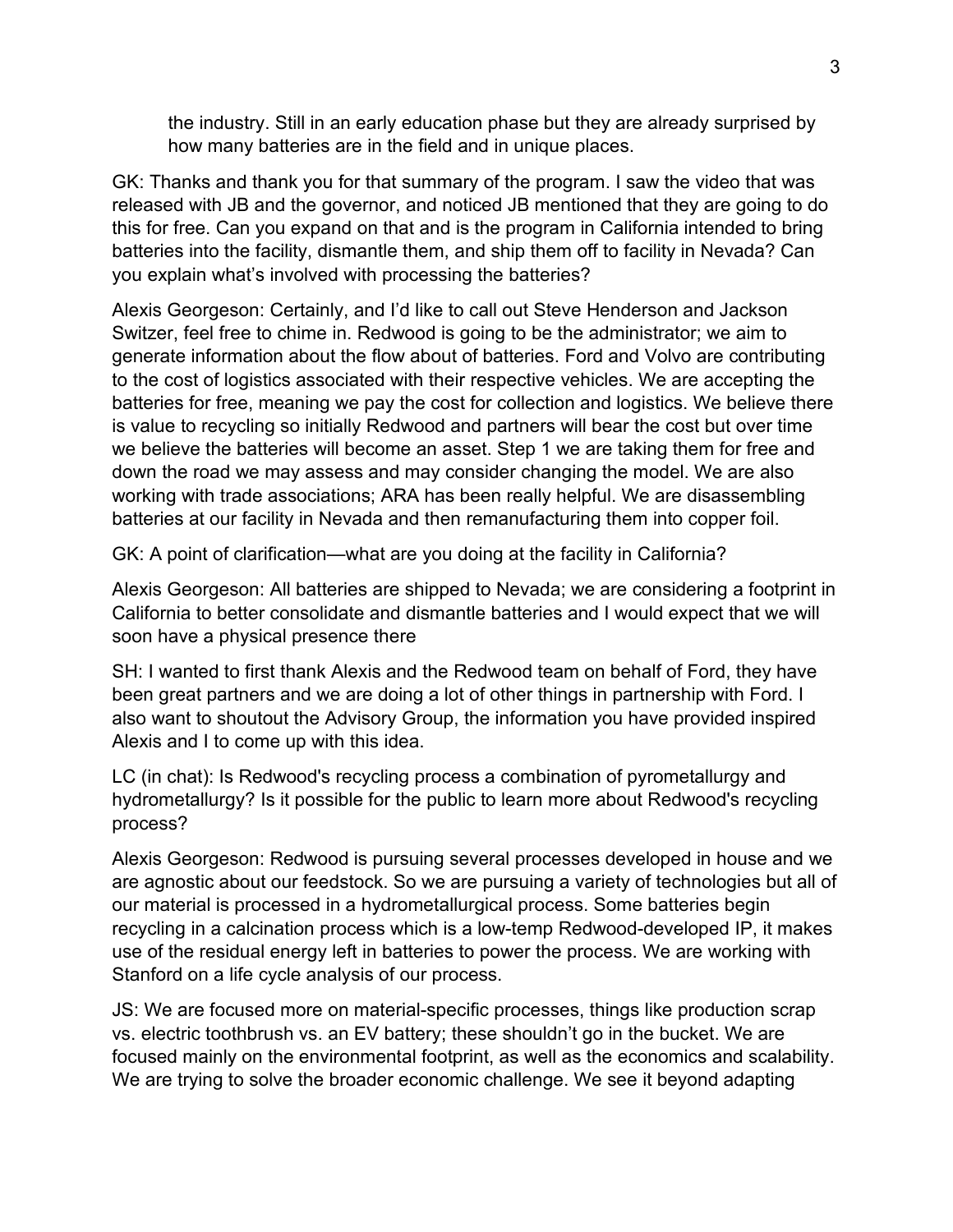traditional processes, we think this is a space for innovation and have developed our own material-specific processes.

GN: For consumer electronics, are you open to only LIBs or also lithium primary batteries and potentially nickel compound batteries also?

JS: We can recycling lithium primary batteries and NiMH. Nickel cadmium we would divert to a specific facility, but everything else provides a great source of nickel, lithium, cobalt, manganese.

Alexis Georgeson: Almost half of our feedstock today is production scrap. The other half is largely smaller devices and consumer electronics. EOL vehicle packs are a smaller percentage, but we of course expect that to grow in the coming years. At the same time that we are doing this pilot we are also working in CA and other states directly with consumers to collect materials for recycling. In the Bay Area this weekend we have a program with Rotary clubs in the area to gather as many EOL consumer devices that are sitting in junk drawers as possible

GN: Thanks, I appreciate that. I work in household hazardous waste, and more options to recycle lithium and nickel batteries are welcome.

Alexis Georgeson: Yes, and we have learned some surprising facts about where batteries are, including municipal waste facilities.

Billy Puk, In chat: 1) Is Redwood Materials' recycling process taking on any liability on the EV batteries due to current patents from various batteries manufacturers? Any patent infringement liability due to this is a new industry? 2) EV batteries can be Li-ion and lead acid. Has Redwood's recycling process only targeted on the Li-ion?

JS: We take ownership of the battery as soon as we pick it up and assume liability for safety and handling. We do want to make sure we have full coverage to produce battery materials. We are focused on the previously-mentioned battery types, there are wellestablished pathways for lead-acid batteries and Redwood would not bring immediate value to the market today if we tried to insert ourselves there.

CG: Thank you both. If folks want to participate, what is the best option for them to find more information and get involved?

Alexis Georgeson: You can reach us at [recycling@redwoodmaterials.com,](mailto:recycling@redwoodmaterials.com) or to me personally at [alexis@redwoodmaterials.com](mailto:alexis@redwoodmaterials.com)

CG: We will now turn it over to the UC Davis team to talk about public comment. I want to express appreciation for all the public comments we received.

## 4. Review of Public Comments Received on the 12/13/2021 Draft Advisory Group Report (Alissa Kendall, UC Davis)

AK: I'm pleased to be able to go over the public comments we received on the last version of the report and summarize some changes. I'll be calling on Jessica Dunn and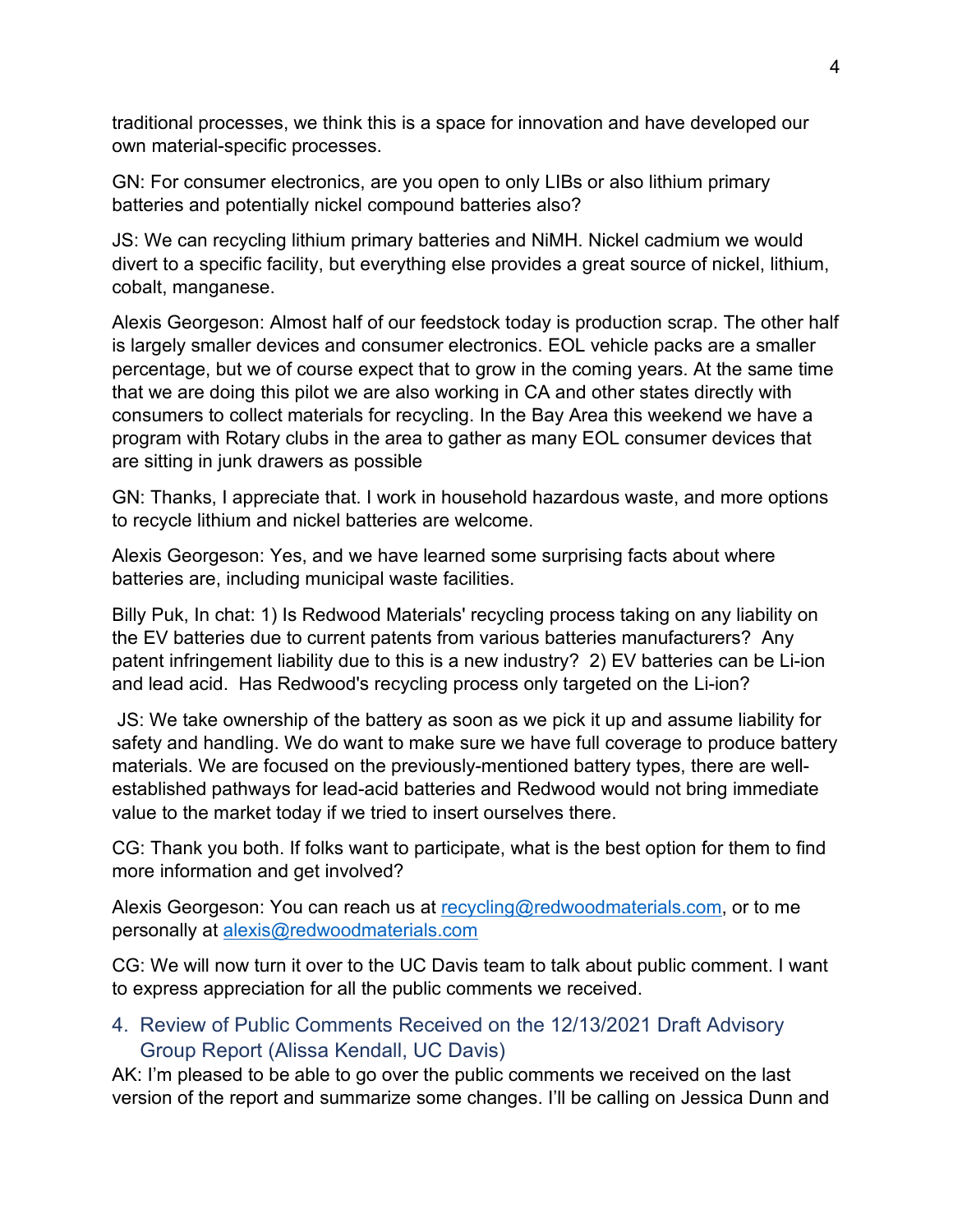Meg Slattery who have been fantastic at handling these comments and making sure we were able to update the report in a timely manner.

Our process included reviewing all comments provided during the public comment period. We incorporated suggested edits that did not change policy options that had been voted on, and clarified rather than changed the content of the report. We received comments from 21 institutions, including

- Supply chain: Alliance for Automotive Innovation (AAI), Crown Battery Manufacturing (CB), Cobalt Institute (CI)
- Research institutions: Argonne National Lab (ANL), Baker Institute for Public Policy (Rice University) (BI), University of Toledo (UT)
- Vehicle recyclers: Automotive Recyclers Association (ARA), LKQ Corporation (LKQ), State of California Auto Dismantlers Association (SCADA), Institute of Scrap Recycling Industries (ISRI)
- Auto auctions: Copart (C), Insurance Auto Auctions (IAA), National Auto Auction Association (NAAA)
- Battery repurposers and recyclers: Li-Cycle (LC), Redwood Materials (RM), ReJoule (RJ), Umicore (U)
- Non-profit sector: Basel Action Network (BAN), Call2Recycle (C2R), Responsible Battery Coalition (RBC), World Resources Institute (WRI)

MS: Thank you, Alissa. And a huge thank you to all those that participated in the public review procees. I will summarize the public comments we received.

We received support for the following recommended policies:

- Core exchange and vehicle backstop supported by ISRI, RM, WRI
- Producer takeback supported by LKQ, WRI
- Enabling access to battery take-back supported by ARA, LKQ, SCADA, CB, WRI
- Targeted incentives for reuse, reporposing, and recycling supported by LC, WRI
- Support enforcement of unlicensed dismantling laws supported by LC, SCADA

We also received support for policies that the AG did not vote to recommend to the legislature.

- Design for reuse, repurposing, and recycling supported by ISRI, BAN, CB, RJ, WRI
- Medium- and long-term recycling efficiency targets supported by LC and CB

We also received opposition to requiring pre-approval to bid on EVs at auto auctions by CP, IAA, NAA, C2R. Reasons for this opposition are the following:

- Wholesale auctions sell to licensed motor vehicle dealers. They already have a screening and verification process, and are required to provide a report of sale to the DMV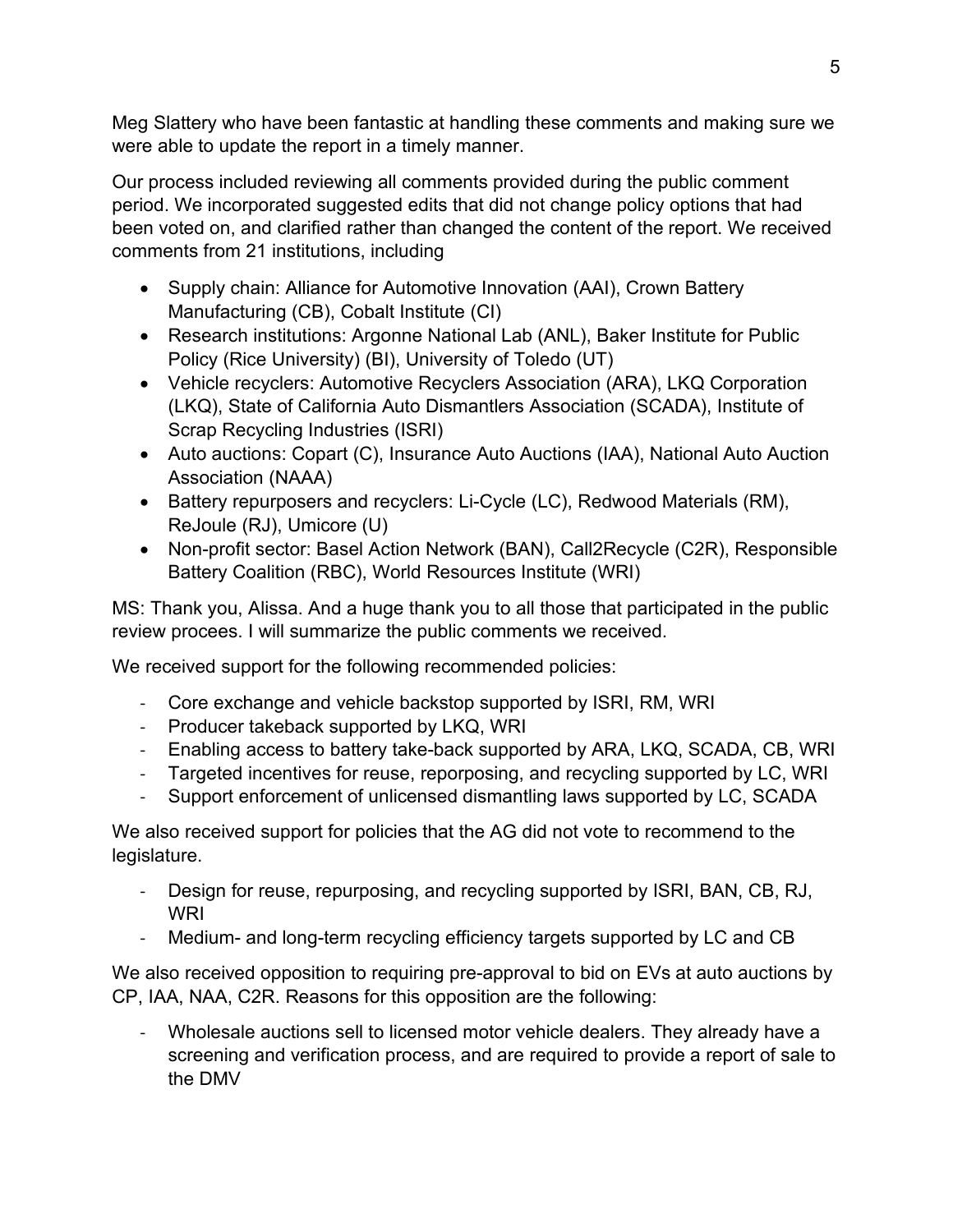- Salvage auto auctions require individual public buyers to provide verified contact information and purchase vehicles through a broker. Dismantlers, repair shops, and dealers are classified as "regulated buyers" and must provide a business license.

A high-level synthesis of the additional comments we received:

- Suggestions for enabling access and tracking battery information
- Support for recycling domestically or within California
- Requests to establish a waste hierarchy and promote the best and highest use of batteries
- Mentioned the need for solutions regarding EOL management of hybrid vehicle batteries
- Areas for further research
	- o Potential impact of EOL battery export
	- $\circ$  Potential for producer responsibility to impact consumer prices
	- o Further validation programs for reused and repurposed batteries
	- o Studies that inform circular economy policies

Jess will now talk about changes we made to the report

JD: Thanks Meg. There have been two versions sent out so I will go over changes in each version individually.

Version posted 3/9/2022

- Clarifying edits and additions
	- o Modified background information about auto auctions
	- o Updated recycling capacity and landscape in the US and Canada
	- o Added information about existing utility-scale repurposing installations
	- o Addressed grammatical errors (thank you!)
- Summary of substantive comments in Section 9
	- $\circ$  Support and opposition for specific policies
		- o Additional commentary and considerations for implementation
		- o Areas for further research

Version posted 3/14/2022

- Recycling capacity
- Images in verbatim public comment
- Included changes to language in one recommended policy option

We have updated the recycling capacity of Li-cycle, so it now states 10,000 t/year currently built and a total planned capacity of 85,000 t/year.

We have also changed the policy option 'Pre-approval to bid on EVs at auctions.

Current language includes unsubstantiated statement on vehicles going to unlicensed dismantlers and implies current auction process does not require registration. Proposed changes include: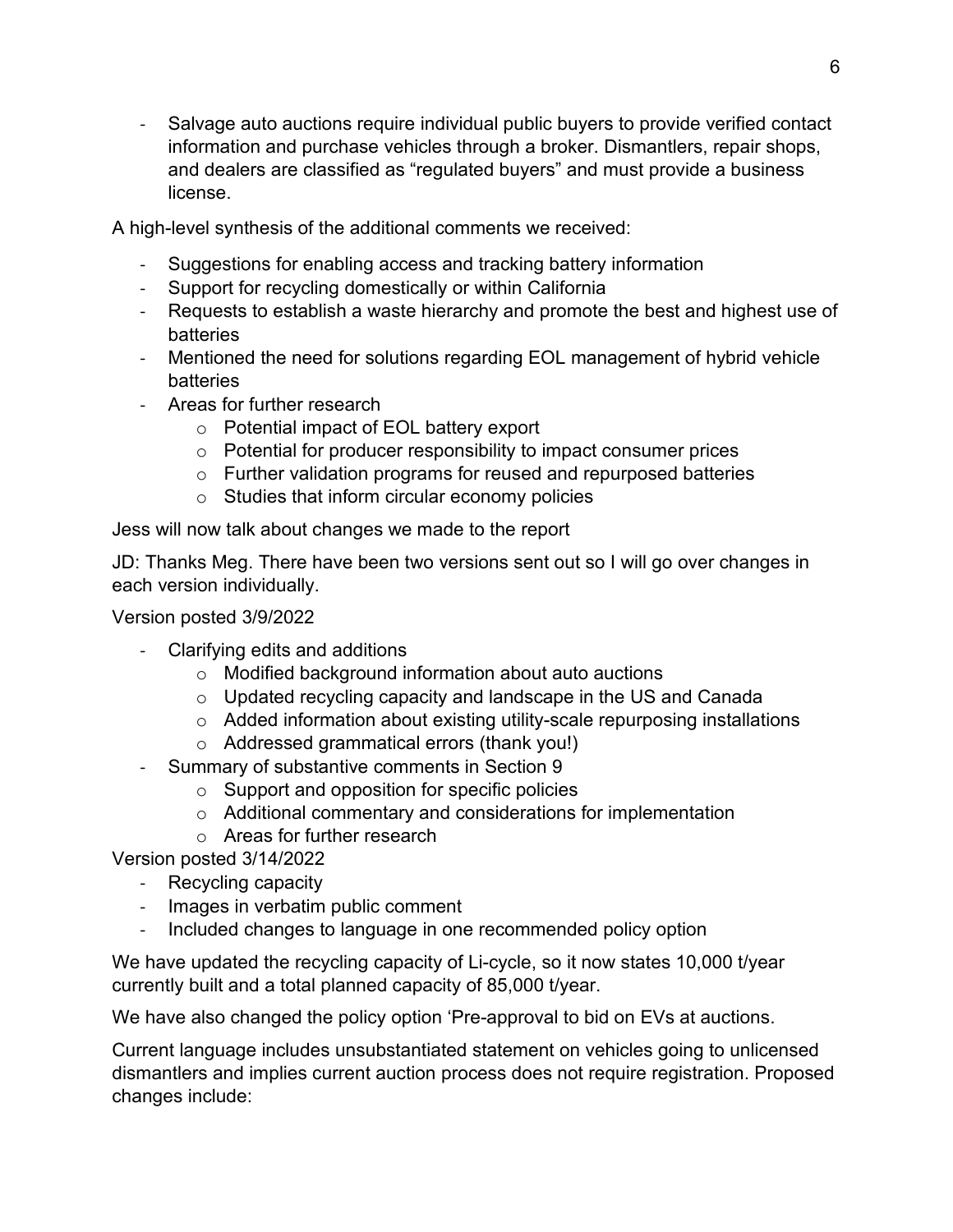- Strike sentence stating that unlicensed dismantlers acquire most of their inventory at auto auctions
- Add footnote explaining existing registration process for auto auctions

The policy will now state the following:

- To minimize unlicensed dismantling, the Advisory Group recommends requiring that interested parties apply for pre-approval before participating *in auto auctions*. The pre-approval process should include registering and verifying contact information (e.g., name, address, etc.) in order to track the battery.

The footnote will then state:

- Public comment pointed out that individual (public) buyers who wish to participate in California auto auctions are currently required to purchase vehicles through a broker and provide identification, including proof of address. They are also limited in the type of inventory they are allowed to bid on.

Any questions?

GK: We talked a lot about the danger of unlicensed dismantling, and this was intended to prevent that.

JD: Yes, thank you for that comment. It is still true that there is concern about unlicensed dismantling in California. The unsubstantiated statement public comments were concerned about was that they acquire most of their inventory at auto auctions.

TA: It's true that most of these auctions require a DMV license to participate, I think most unlicensed dismantlers probably get vehicles from tow companies or more informal channels, so I agree with this revision.

AL: Did the UC Davis team verify the accuracy of the public comment?

JD: Yes, we investigated the registration requirements and auction company policies.

Gavin McHugh: The auctions do not require a dismantling license to bid on vehicles at the auctions. The do require registration, but there are also repair shops, used car lots, and other folks.

JD: Thank you

TF: The issue was regarding unlicensed dismantling was that they had a higher probability of not having facilities or capabilities to meet requirements concerning EV batteries. We want to make sure the batteries are handled in compliant, safe locations and in a safe manner.

Billy Puk (in chat): Is the pre-approval required an individual buyer to provide the proof of address that is not PO Box? Or does PO Box allow to be used as a proof of address? Must the proof of the address be in the State of California only?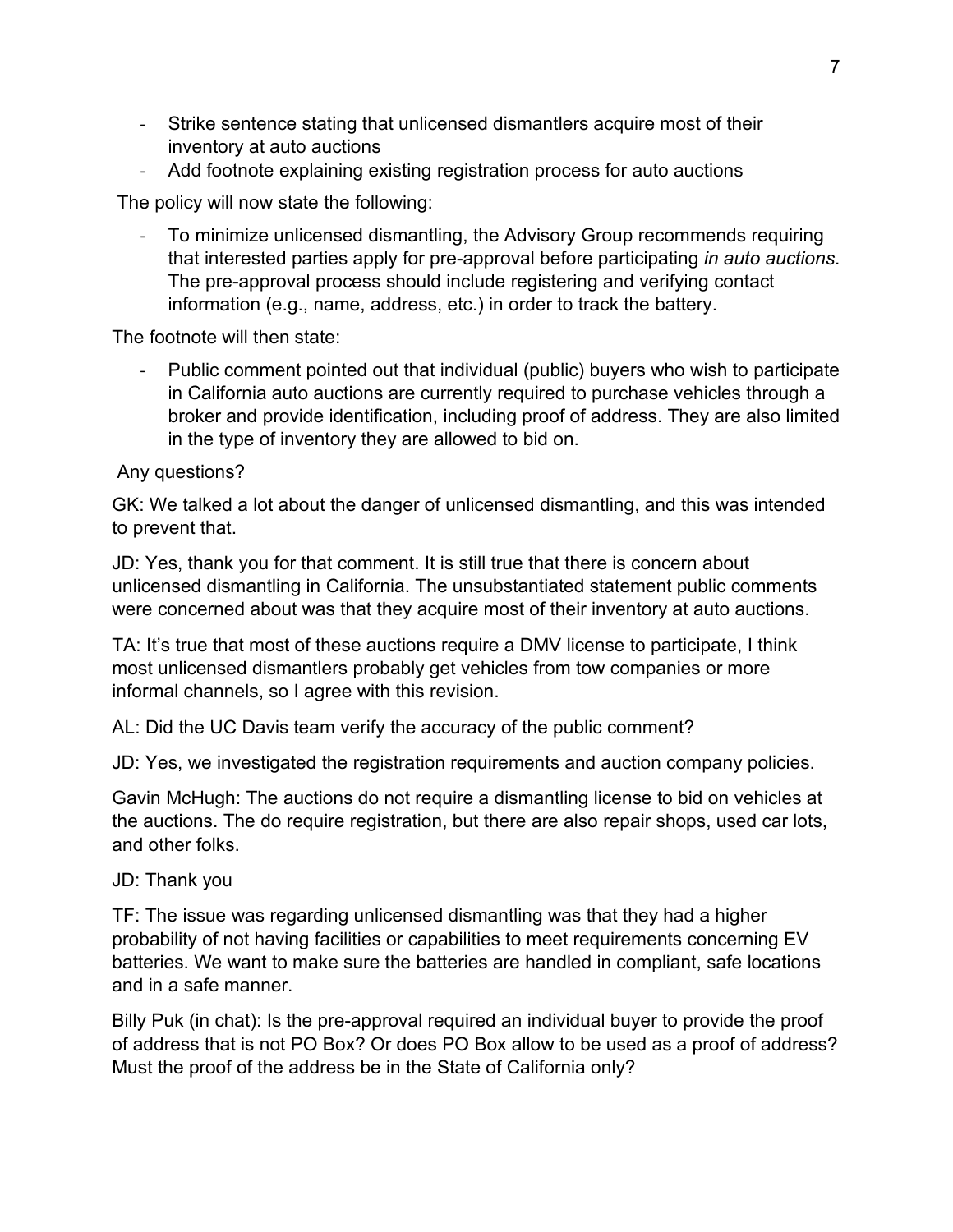MS: That is the level of detail about implementation that would likely be determined after this advisory group has concluded if the legislature were to follow up on these recommendations.

MO: Thanks Meg, Jessica and Alissa for going over the public comments that we received. They were detailed and well thought-out, and we thank everyone for their engagement. I will hand it over to Caroline for the potential final approval of transmitting this report to the legislature.

## 5. Potential Final Approval from Advisory Group to Transmit Advisory Group Report to the Legislature (Caroline Godkin, CalEPA)

CG: I'm seeing questions in the chat, and I want to remind folks that people who are following on the webinar cannot view those, so we ask you to refrain from using them in the chat. Next, we will be asking the AG to approve transmitting the version of the report that was presented today to the legislature in the coming weeks. I'm going to pause and ask the advisory group if they have any questions. Seeing none, I'll ask if you think the final version that was presented should be submitted to the legislature.

TA: I approve and support sending this version to the legislature.

DB: Likewise, support

MC: \*Absent\*

TC: I think we should scrap the whole thing and start over… just kidding! Support

TF: Support

SH: Support

GK: Support

BK: Support

JK: \*Absent\*

NL: Support and looking forward to figuring it out in a bill

AL: Support

NN: Support

GN: Support

LR: Support and thank you

LS: And echo the thank you for everyone's hard work

AMSC: I support sending this final version and thank you for your hard work

MO: Support and echo everyone's thanks, it's been an honor to work with everyone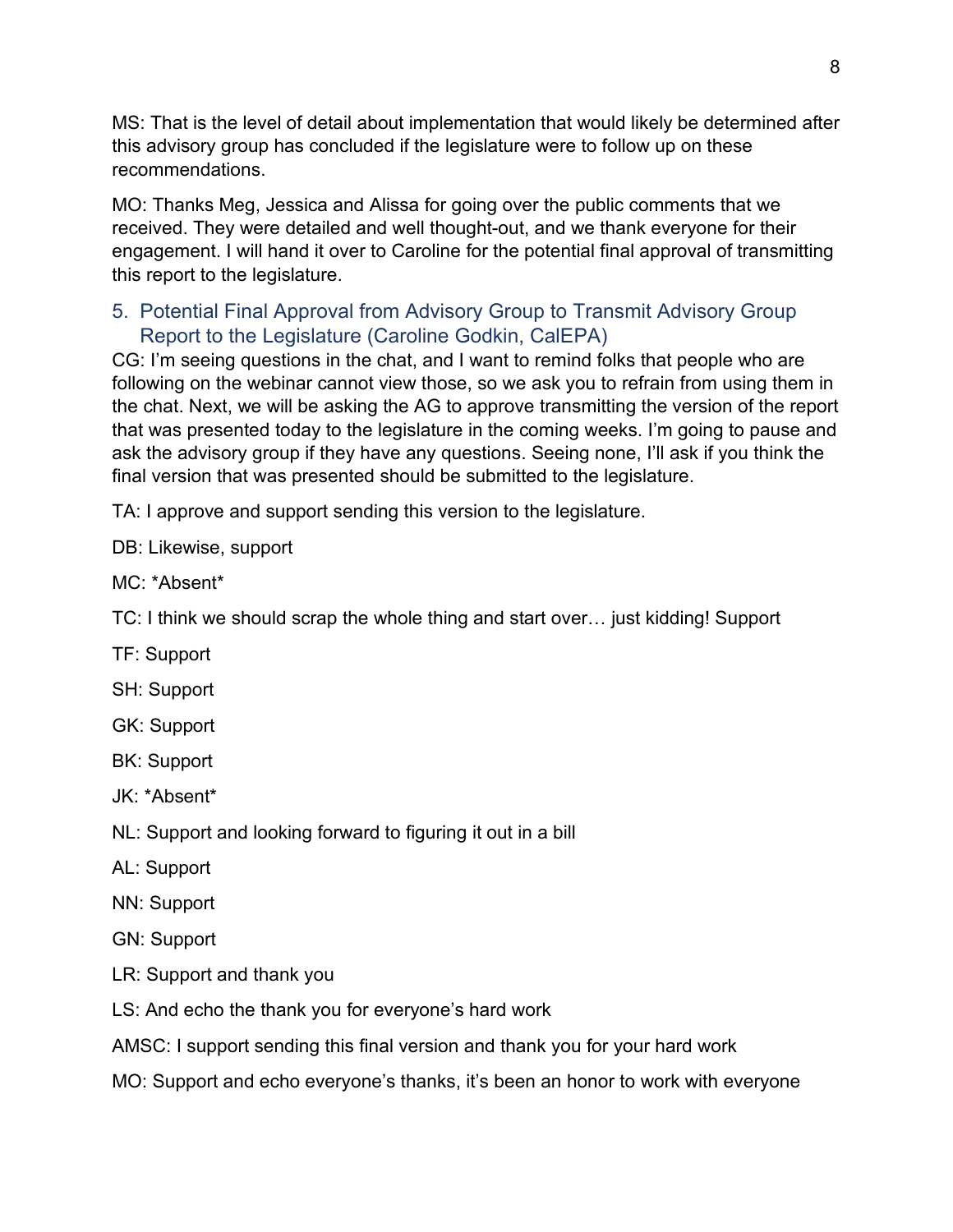#### CG: Support

### 6. Where Do We Go From Here? Next Steps for the Advisory Committee Final Report and Recommendations (Caroline Godkin, CalEPA)

CG: Now I want to talk about where we go from here, and where the report goes from here. We will do the final copy edit and publication, making sure everything is ADA compliant for posting. There is a process described in statute about how we communicate these reports to the legislature as well as any briefings to staff in the legislature. Within the report there are a wide scope of recommendations. There are some that would require statutory changes, there are coordination recommendations, and some that recommend changes to funding priorities. The report has really captured the complexity of the discussion and these decisions. The Administration does not have a plan to put any specific recommendation into the budget or a bill. After we transmit the report to the legislature, we will provide technical support and work with them if they want to develop any specific proposal. The Advisory Group and everyone who has joined us has an enormous amount of expertise. Should any of these recommendations be taken forward, that is when the nuance and details will be figured out. This committee has had a lot of discussions about potential loopholes and where clarification will be needed on specific terms, and that will be extremely helpful for the legislature. I expect that there will be interest in turning these recommendations into a bill and we welcome any engagement this advisory group has moving forward. That's a brief overview of where we go from here. Any final comments or questions on the next life of this final report?

DB: Procedural question—is there a specific committee in the legislature that has jurisdiction over this, or where will this go?

CG: Transportation committee, committees with jurisdiction over haz mat environmental safety and toxic materials, and the budget committees. Report is also required to be sent to legislative counsel and legislative analysts. We will also be sending a copy to Senator Dahle as it was his bill who convened the AG.

Reading questions in chat:

Megan Warfield: Can anyone venture a guess to what the legislature might do with this report? Have there been any conversations with individual legislators?

CG: We did brief Senator Dahle but I am not aware of any conversations with specific legislators.

### 7. Public Comment on Items Not on the Agenda

Emil Nusbaum: After having reviewed both the draft report and law authorizing the creation of the advisory group, I was wondering what the environmental concerns are with the disposal of lithium-ion batteries. There seems to be some confusion as to whether disposal or putting lithium-ion batteries in landfill actually has a negative environmental impact?